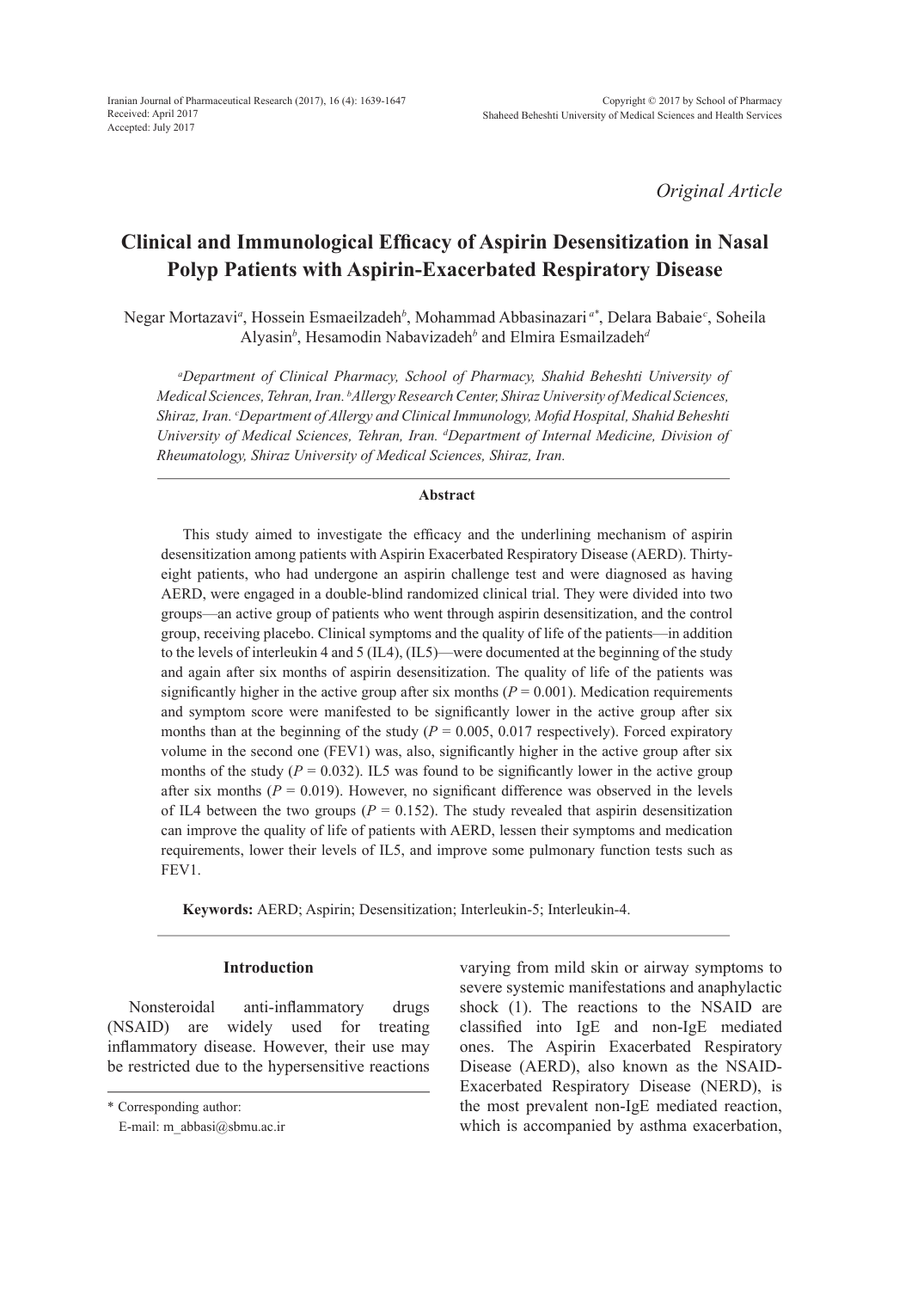respiratory distress, or nasal symptoms (2). The prevalence of the AERD is not only higher among the patients with chronic rhinosinusitis with nasal polyposis (CRSwNP) and/or asthma, but also more severe among these patients (3).

Nasal polyposis is a fibroblastic tissue defined by chronic inflammation of the upper airways. Several factors are suggested to be involved in its pathophysiology, including aspirin intolerance, chronic infection, inhalant, and/or food allergy (4). One study detected that aspirin intolerance can increase the release of eosinophil-related mediators in nasal polyposis (5). Another survey manifested that aspirin hypersensitivity can also play a role in the persistence and severity of nasal polyposis by inhibiting the apoptosis of inflammatory cells in this disease (5).

Several hypotheses were suggested regarding the aetiology of aspirin intolerance. Some studies insisted on the role of genetic polymorphism in drug hypersensitivity including aspirin intolerance (6). Other surveys have reported the role of HLA-DQB1\*0301 and HLA-DRB1\*011 in the pathogenesis of the AERD (7).

In addition to nasal polyposis, it was also declared that aspirin intolerance may also be involved in aspirin-induced asthma by deregulating Cyclooxygenase-2 (COX-2), which is the main inflammatory mediator in protecting prostaglandin E2 (PGE2), a protective mediator in the AERD (8). Considering the relationship between nasal polyposis and asthma with aspirin hypersensitivity, several studies were conducted to prove the efficacy of aspirin desensitization as an effective treatment for aspirin intolerance. Waldram *et al.* introduced aspirin desensitization by daily aspirin therapy as an effective treatment for the AERD (9). Aspirin desensitization was also introduced as an effective treatment for improving the sense of smell and reducing the need for surgery to avoid the recurrence of nasal polyps in the AERD (10, 11).

In regards to the efficacy of aspirin desensitization in the AERD, some clinical trials concluded that aspirin desensitization can improve asthma control and symptom score as well as decrease the medication need among the AERD-affected patients (12-14). In addition to evaluating the clinical improvement in the AERD by aspirin desensitization, some studies focus

on the effect of this method on immunologic profiles. In their study, Aksu *et al.* detected that aspirin desensitization can cause declines in the levels of CD4 (+) IFN-gamma and CD4 (+) IL-10, and can also reduce these to normal values after one month of desensitization. However, this method had no effect on the level of lipoxin (15). Another survey, conducted on the effect of aspirin desensitization on inflammatory biomarkers involving in the AERD, detected that this method can reduce IL-4 and matrix metalloproteinase 9 (MMP9) after six months of therapy (16). Some other studies also concluded that performing aspirin desensitization by inhibiting the inflammatory pathway leading to IL-4 and IL-13 production can be effective in chronic rhinosinusitis with nasal polyposis (CRSwNP) (17).

Considering gene variability in the pathogenesis of aspirin hypersensitivity as well as the different effects of aspirin desensitization on aspirin intolerance, especially on the biochemical markers of the disease, it seems to be essential to perform clinical trials on different sections of the population with various ethnicities. The aim of this study is to investigate the efficacy and probable mechanism of aspirin desensitization among Iranian patients.

#### **Experimental**

This randomized clinical trial was conducted in two referral centres of immunology and allergy, affiliated to the Shiraz University of Medical Sciences in South Iran and the Shahid Beheshti University of Medical Sciences in Central Iran, from May 2015 to January 2017.

The clinical trial was registered in IRCT as IRCT2016070728821N1 and the ethical committee's approval was obtained from the Shahid Beheshti University of Medical Sciences as per the provisions of Helsinki (18).

### *Selecting the patients and criteria for inclusion*

As many as 38 AERD patients were completed and analysed in this survey. Their age varied from 19 to 54 years. The diagnosis of AERD was based on the aspirin challenge test using a method propounded by Esmaeilzadeh *et al.*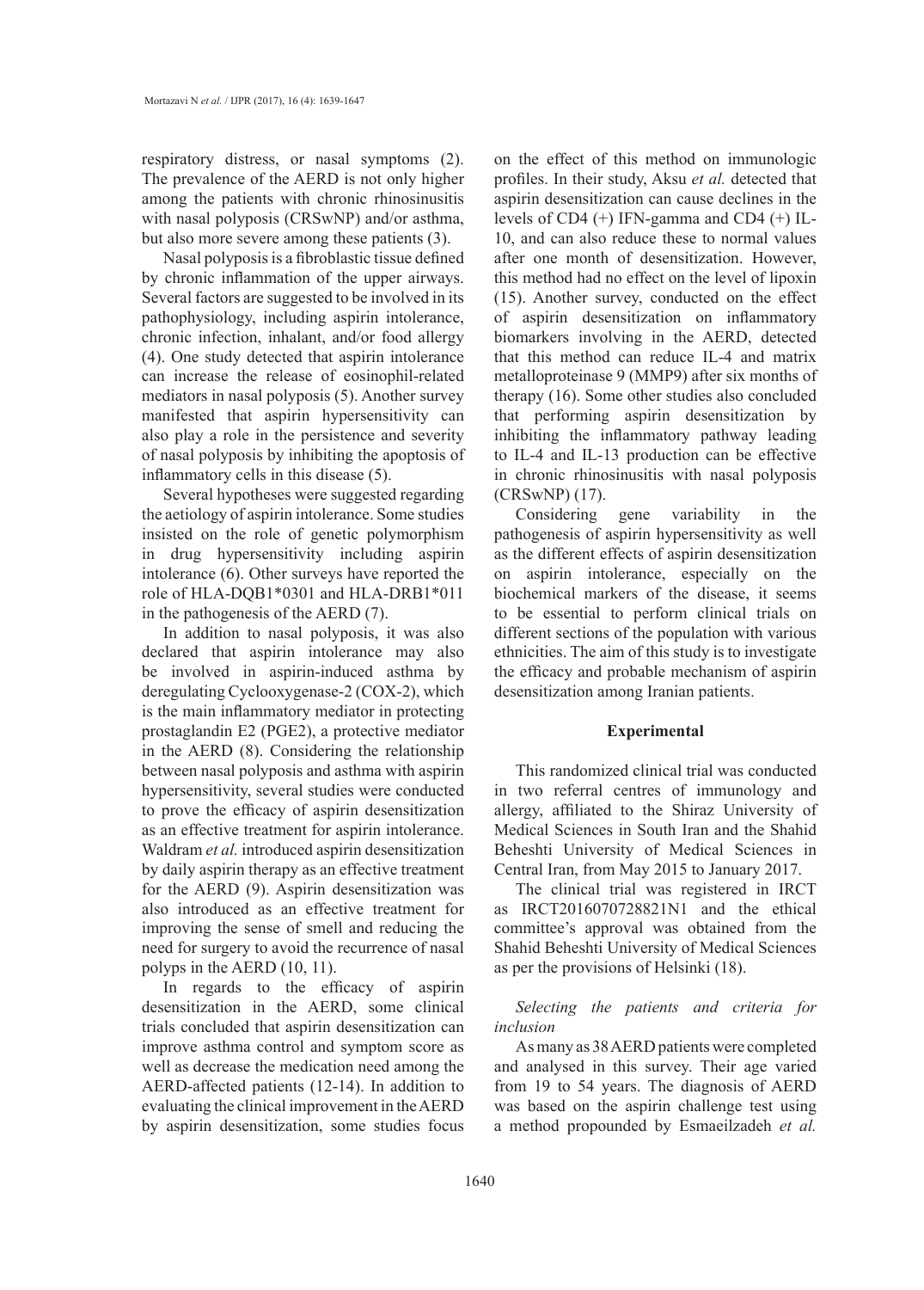(19). The aspirin was administered in increasing dosages of 20, 40, 80, and 325 mg at intervals of 90 min. Forced expiratory volume in the second one (FEV1) was measured before and after 30 min of administering each dosage of aspirin.

If the decrease in FEV1 was more than 15% and accompanied by extra-bronchial symptoms such as nasal congestion, rhinorrhea, or urticaria during the test, the patient would be considered to have AERD, and was included in the survey.

#### *Exclusion criteria*

Patients with a history of anaphylactic or type-1 hypersensitivity reaction to aspirin, a history of gastrointestinal bleeding or bleeding incontinence, liver dysfunction, the ones who were not willing to enter the study, and pregnant women were excluded from this trial.

## *Aspirin desensitization method in selected patients*

This study is a double-blind placebo control clinical trial (RDBCT). The selected patients were divided into two groups—active and placebo—through a random computer-generated division in block size. The active group went through aspirin desensitization and the control group received placebo. In order to keep the participating clinicians blind to the patients' allocation, the aspirin and placebo capsules were prepared by a pharmacy student, who was not engaged in visiting the patients.

By using 80 mg and 325 mg tablets of aspirin and a pill cutter, capsules with different dosages of aspirin were provided. Similar capsules containing starch were administered to the control group. Besides study intervention, participants were allowed to take standard medications to control their asthma or nasal symptoms.

For aspirin desensitization, a two-day method was applied, starting with intranasal ketorolac spray in two-fold increasing dosage at an interval of 30 min, followed by two dosages of 60-mg aspirin/placebo at regular intervals of 90 min on the first day (20). On the second day, the aspirin/ placebo was administered in dosages of 160 and 325 mg at an interval of 180 min. Afterwards, for the maintenance therapy, patients received 650 mg of aspirin/placebo twice every day for one month and 325 mg of the same twice daily for the next five months.

Six months after initiating the aspirin/ placebo dosages, asthma attacks, recurrence of nasal polyposis, FEV1, symptom score (19), and medication need score (19) were determined and recorded for each patient. For the sinonasal quality of life, the patients were assessed through a sinonasal outcome test (SNOT-22) during each visit (21). Lower scores of SNOT-22 indicate a higher quality of life among the patients.

After six months, a CT scan was done and the nasal polyp Lund-MacKay score of each patient was identified (22). The levels of interleukin 4 and 5 (IL4 and 5) were also measured before initiating the study and also at its end.

### *Statistical Analysis*

Data were entered in the Statistical Package for Social Sciences, Version 19 (SPSS 19). The Mann–Whitney U test was applied in order to compare the continuous data and the Chi-Square test was used to analyse the categorized variables. The significant *p*-value was considered to be less than 0.05 in all these comparisons.

### **Results**

The mean age of the patients in the active group was about  $33 \pm 2$  years old and the mean age of the ones in the control group was about  $29 \pm 1$  years old. The number of patients who participated in the study and remained until the end of the study was shown in Figure 1.

There was no significant difference between these two values in the groups mentioned. Besides, the gender distribution was also almost the same in both the active and the control groups with 10 males and nine females.

The assessment of the clinical outcome of the patients showed that the SNOT 22 score was significantly higher in the active group at the beginning of the study  $(P=0.011)$ ; however, after six months, this score was significantly higher in the control group  $(P = 0.001)$ . In addition, the Lund-MacKay score was significantly higher in the active group at the beginning of the study  $(P = 0.014)$  and no significant difference was observed after six months. The symptom score was also demonstrated to be significantly higher in the control group compared to the active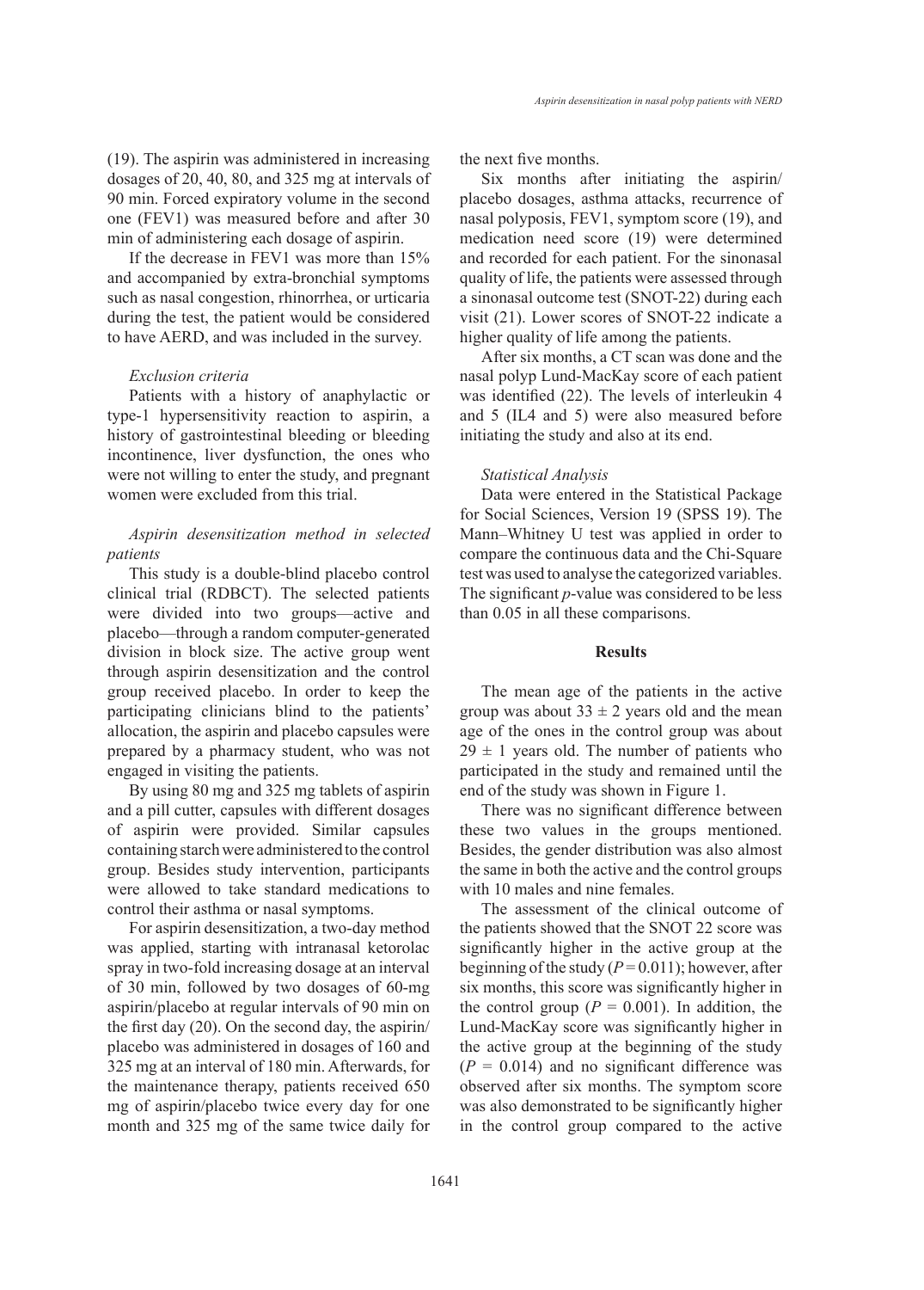

**Figure 1.** The number of patients entered in the study and remained up to end of the study.

group after six months of the study  $(P = 0.005)$ . Besides, the medication need score was also found to be significantly higher in the active group at the beginning of the survey  $(P = 0.021)$ ; however, it had no significant difference with the control group after one month of the study and increased significantly in the control group after six months of the study (respectively  $P = 0.274$ , 0.017). The mean value of each clinical criterion is shown in Table 1.

The results on asthma severity and attacks showed significantly higher FEV1 among the patients in the control group at the beginning of the study  $(P = 0.005)$ . However, this decreased significantly in the control group after six months  $(P = 0.032)$ . The mean value of FEV1 in both the groups is summarized in Table 2. Moreover, the result also manifested that 36.8% (14 out

of 38) of the patients had at least one episode of asthma attack. Among these 14 patients, nine were among those who received placebo and five went through aspirin desensitization. However, no significant difference was found in the rate of asthma attack between these two groups.

By evaluating the immunologic markers, we observed higher levels of interleukin 5 in the control group after six months of the study  $(P =$ 0.019). However, the result for the study of the levels of interleukin 4 demonstrated that it had significantly higher values in the active group at the beginning of the study  $(P = 0.033)$ . This marker had no significant difference between two groups after six months  $(P = 0.152)$ . The mean values of the immunologic markers are shown in Figures 2 and 3.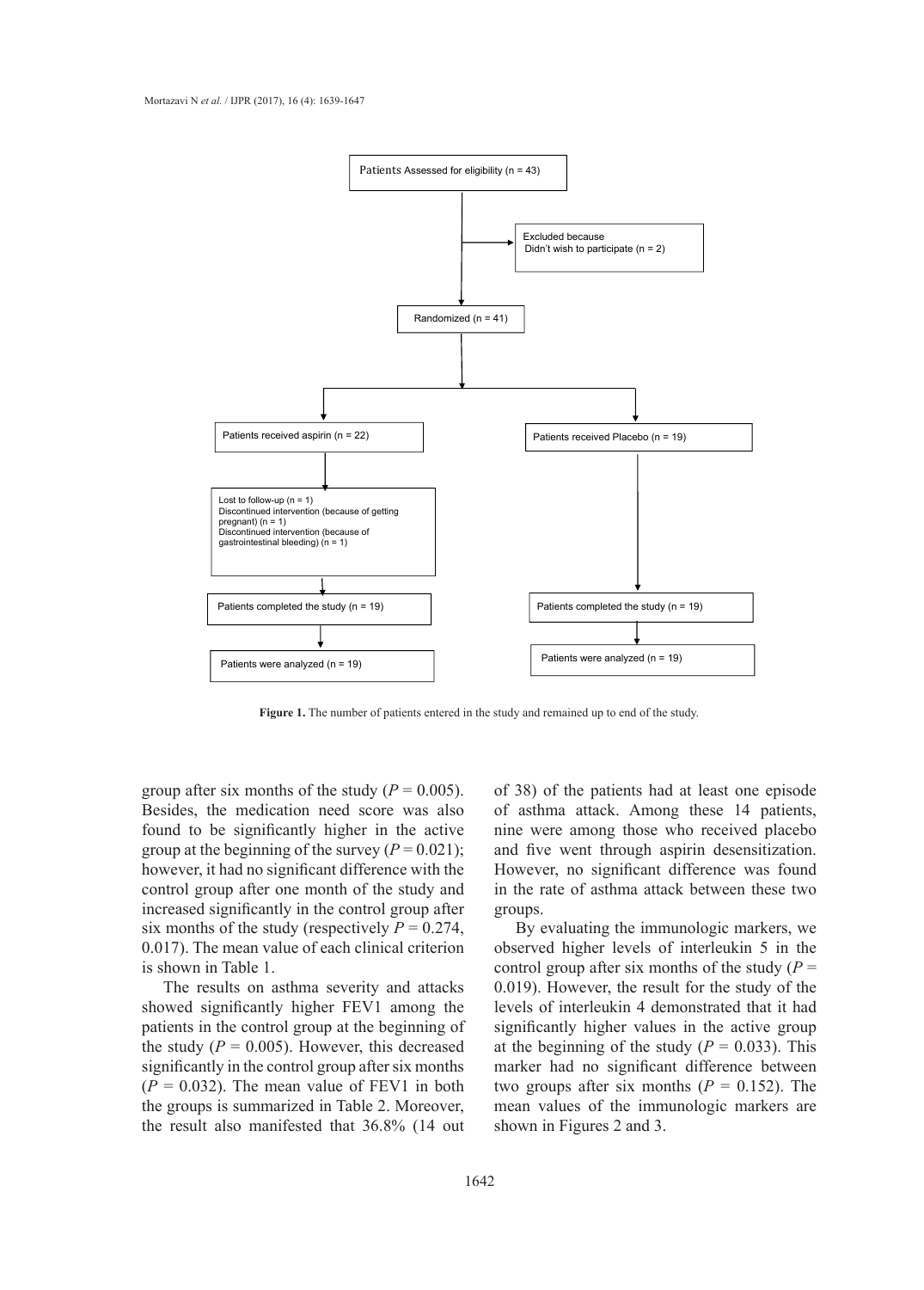| <b>Clinical Assessment</b> | Experimental Group (Mean $\pm$ SD) | Control Group (Mean $\pm$ SD) | P-value |  |
|----------------------------|------------------------------------|-------------------------------|---------|--|
| SNOT(0)                    | $53.95 \pm 14.4$                   | $41.53 \pm 9.9$               | 0.011   |  |
| SNOT(1)                    | $42.74 \pm 14.7$                   | $38.42 \pm 9.5$               | 0.248   |  |
| SNOT(6)                    | $27 \pm 10.8$                      | $39.63 \pm 10.5$              | 0.001   |  |
| Lund-Mac $Kay(0)$          | $14.74 \pm 3$                      | $12.42 \pm 1.1$               | 0.014   |  |
| Lund-Mac $\text{Kav}(6)$   | $11.26 \pm 2$                      | $12.05 \pm 19$                | 0.229   |  |
| Symptom Score (0)          | $15.37 \pm 4.8$                    | $12.42 \pm 3.9$               | 0.063   |  |
| Symptom Score (1)          | $12.53 \pm 4.06$                   | $11.95 \pm 3.5$               | 0.49    |  |
| Symptom Score (6)          | $7.95 \pm 3.4$                     | $11.89 \pm 4.2$               | 0.005   |  |
| Medication Score (0)       | $13.05 \pm 1.3$                    | $11.47 \pm 2.2$               | 0.021   |  |
| Medication Score (1)       | $12.74 \pm 1.5$                    | $11.58 \pm 2.6$               | 0.274   |  |
| Medication Score (6)       | $9.47 \pm 1.8$                     | $11.47 \pm 2.7$               | 0.017   |  |

**Table 1.** Clinical outcome assessment between experimental group (underwent desensitization) and control group (receiving placebo).

(0): at the beginning of the study.

(1): 1 month after initiating the study.

(6): 6 months after initiating the study.

#### **Discussion**

Numerous studies have been conducted on the clinical efficacy of aspirin desensitization in the nasal polyp; however, most of them were open trials (11, 12). Besides these, a number of recent double-blind clinical trials also manifested the clinical efficacy of aspirin desensitization in nasal polyp affected by the AERD (19). However, the mechanism of aspirin desensitization efficacy is still obscure. Our study, as a double-centre RDBCT, was focused on the clinical and immunological mechanism of aspirin desensitization among Iranian patients.

The results of evaluating the clinical outcome of aspirin desensitization in AERD patients demonstrated that the SNOT 22 score was significantly higher in the active group at the beginning of the study. This indicates towards a lower quality of life among these patients, which was not deliberate due to the random sampling used in the survey. Despite that, after six months of the study, the score got significantly lower in the active group compared to its counterpart. This means that aspirin desensitization can improve the quality of life of the patients in six months of therapy. A study conducted by Cho *et al.* also concluded that post endoscopic sinus surgery aspirin desensitization could reduce the SNOT22 score among patients with AERD (23). Another survey conducted by Havel *et al.* also manifested that aspirin desensitization can improve the quality of life scores as well as the sinusoidal symptoms among CRSwNP-affected

**Table 2.** Asthma severity assessment.

| <b>Asthma Assessment</b>             | Experimental Group (Mean $\pm$ SD) | Control Group (Mean $\pm$ SD) | <i>P</i> -value |
|--------------------------------------|------------------------------------|-------------------------------|-----------------|
| FEV1(0)                              | $74.68 \pm 5.9$                    | $81.84 \pm 7.8$               | 0.005           |
| FEV1(1)                              | $78.53 \pm 7.1$                    | $78.53 \pm 8$                 | 0.918           |
| FEV1(6)                              | $85.37 \pm 5.9$                    | $80 \pm 7$                    | 0.032           |
| $(0)$ of the haginning of the study. |                                    |                               |                 |

(0): at the beginning of the study.

(1): 1 month after initiating the study.

(6): 6 months after initiating the study.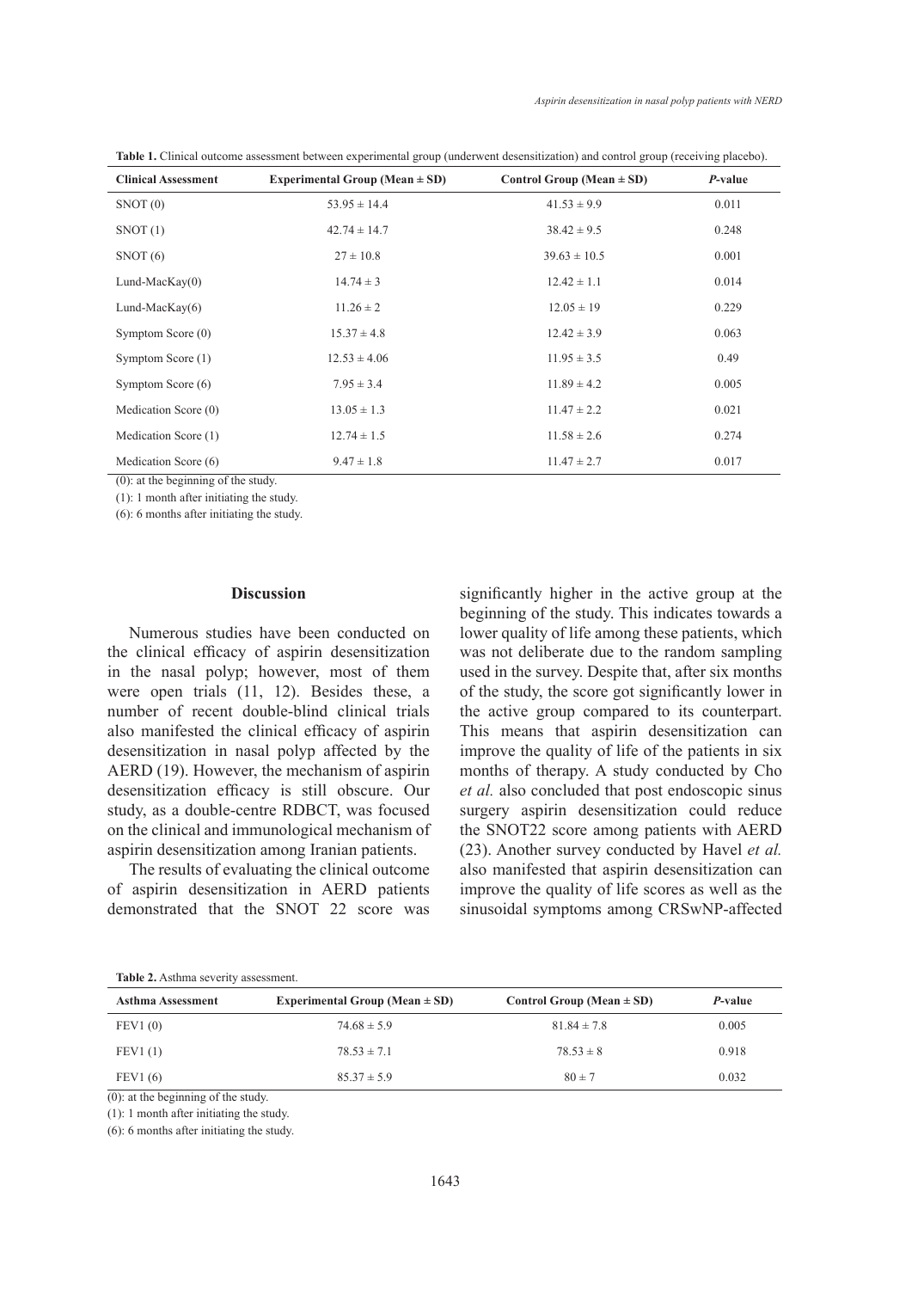

**Figure 2.** Interleukin 5 (IL5) mean values in experimental group (underwent aspirin desensitization) and control group (receiving placebo).

patients (24).

Besides, in order to assess nasal polyp objectively, a CT scan of the sinus was performed at the beginning and at the end of the study. After six months, according to the Lund-Mackay score of the CT scan, no significant difference was detected among the patients in the active and the control groups. However, due to the higher scores in the active group at the beginning of the study, it can be claimed that after six months of aspirin desensitization, the severity of sinus involvement in the active group decreased almost as much as the value in the control group. Some other studies also concluded that aspirin desensitization could also be an effective treatment method for the chronic inflammatory process involved in chronic rhinosinusitis (17, 25). Aspirin desensitization was also revealed to be a safe and effective treatment method for chronic hyperplastic sinusitis and nasal polyposis (26).

The symptom score and the medication score were both observed to be significantly lower in the active group after six months of the study. This means better disease control, as well as lower medication, need after six months of aspirin desensitization. This result is compatible with the previous studies that concluded that aspirin desensitization can improve symptoms

of the disease and also decrease the medication need among patients affected by the AERD (11, 13 and 19).

The result of asthma severity showed that the FEV1 had higher values in the active group after six months of aspirin desensitization, which suggests better asthma control in accordance with spirometry results. Nevertheless, there was no significant difference in the number of asthma attacks among the patients of the active group and the control group. It suggests that although aspirin desensitization can improve the FEV1 result in cases of aspirin-sensitive asthma, it cannot reduce the number of asthma attacks. Some other surveys supported our result on asthma severity, however, most of them did not directly assess the effect of this treatment on the number of asthma attacks. For example, a clinical trial in Poland concluded that aspirin desensitization could improve clinically aspirininduced asthma by boosting the pulmonary function test parameters (27). Moreover, another study—assessing the long-term effects of aspirin desensitization on uncontrolled asthma manifested that it can improve FEV1 and the level of asthma control in the uncontrolled group (28). A long-term study on the efficacy of aspirin desensitization among asthmatic patients with AERD revealed that aspirin desensitization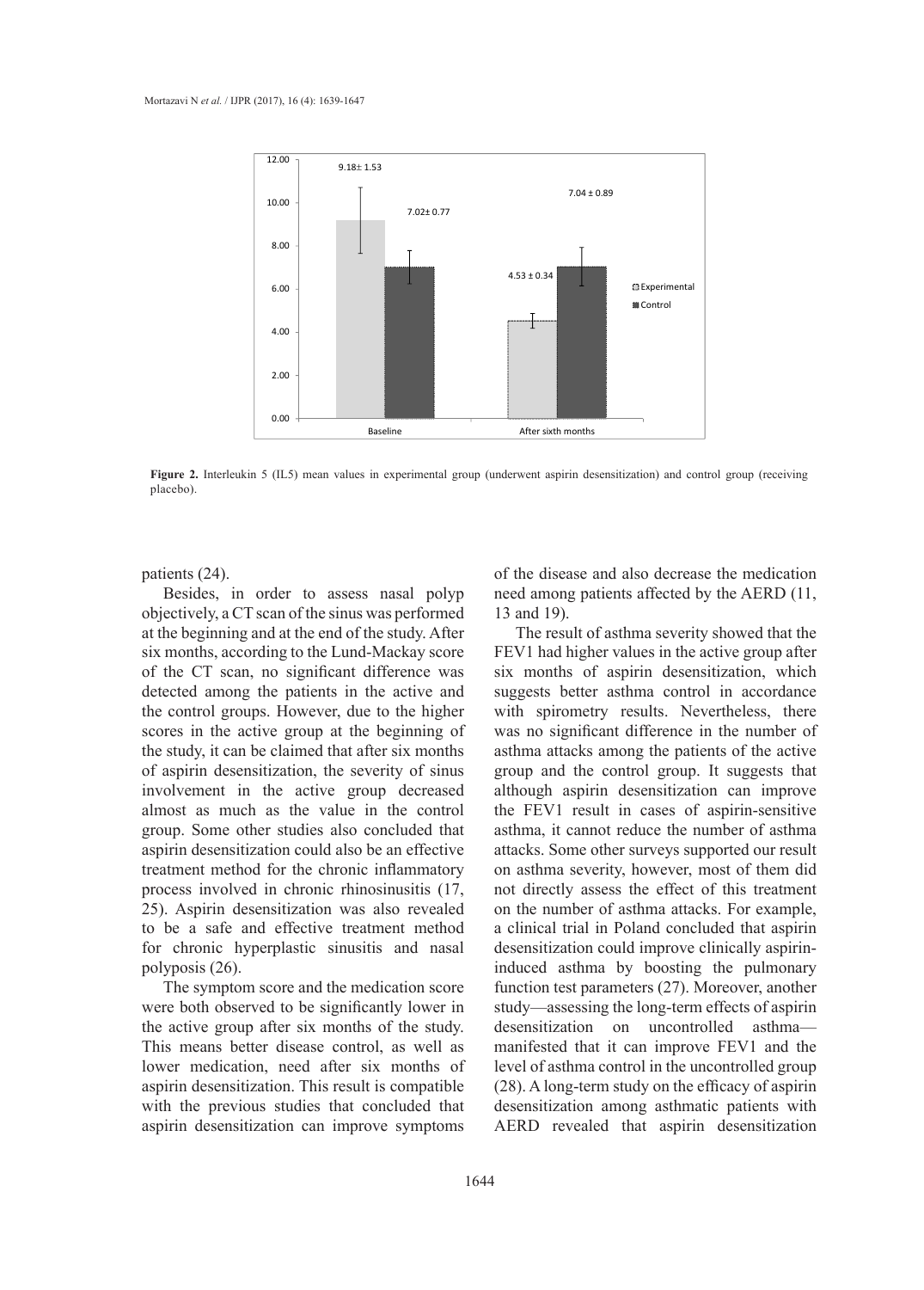

**Figure 3.** Interleukin 4(IL4) mean values in experimental group (underwent aspirin desensitization) and control group (receiving placebo). **Figure 3.** Interleuking interleuking in experimental group (underwent as pirinterwent as pirinterwent as

for at least six months could be effective in controlling asthma in AERD-affected patients for up to five years (16). Our results also showed that aspirin desensitization could be efficacious for asthma patients with AERD after six months of therapy. On the other hand, Nasser *et al.* aspirin desensitization on the lev declared that after acute aspirin desensitization in aspirin-sensitive asthma, urinary leukotriene 4 was still being produced and no change in in AERD. Other surveys focuse the pulmonary function was observed after the desensitization (29). It also emphasized the importance of maintaining desensitization for at least six months in order to improve aspirininduced asthma.

One of the main cells found in the nasal polyp tissue pathology is eosinophil, which is also implicated in the pathogenesis of AERD (5). Two main cytokines having influence in the growth and survival of eosinophil are IL4 and IL5 (30, 31). Furthermore, evaluating the effect of aspirin desensitization on these two immunologic markers manifested that aspirin desensitization can also reduce the amount of interleukin 5 significantly after six months of therapy. However, the amount of interleukin 4 had no significant change after six months of aspirin desensitization. The study conducted by Aktas *et al.* also declared that aspirin desensitization had no beneficial effect on interleukin 4 in AERD-

affected patients (32). However, according ma in AERD-affected patients to a review article, aspirin desensitization by inhibiting the production of interleukin 4 can nsitization could be efficacious also be effective on AERD (33). No specific nts with AERD after six months study could be found that assessed the effect of aspirin desensitization on the levels of interleukin 5, hence, our study can be named as the first ve asthma, urinary leukotriene survey investigating this immunologic marker in AERD. Other surveys focused on interleukin 10 and other immunologic markers involved in the pathogenesis of AERD. According to one maintaining desensitization for study, aspirin desensitization was also shown hs in order to improve aspirin-<br>to have no effect on reducing IL 10, IFN- $\gamma$ , and TGF-B (19). This controversy found in previous surveys can be attributed to genetic variability in response to aspirin desensitization (34, 35).

> Two main limitations of our study were the number of patients and its length, which may be better if it is extended to one year or more. However, due to low compliance among patients, this could not be put into action.

> In spite of some limitations that was indispensable in a clinical trial, our study can be introduced as a distinct survey conducted on aspirin desensitization and its effect on AERD and aspirin-induced asthma in a significant number of patients compared to previous studies. Besides, our results on the positive effects of aspirin desensitization on interleukin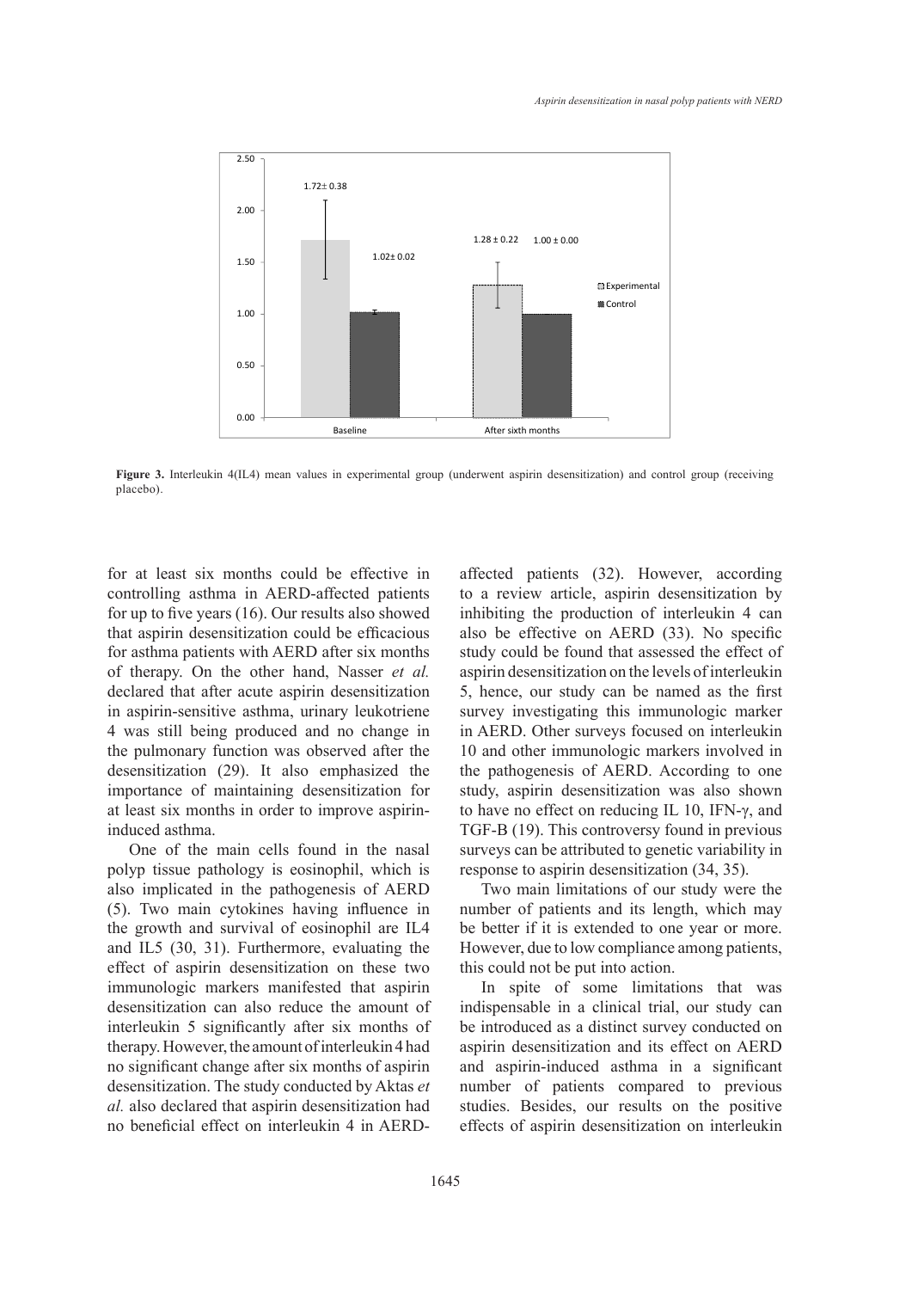5 can be named as the first survey done on this immunologic factor. However, more multicentre studies are needed to evaluate the effects of aspirin desensitization on immunologic markers.

#### **References**

- Pham DL, Kim JH, Trinh TH and Park HS. What (1) we know about nonsteroidal anti-inflammatory drug hypersensitivity*. Korean J. Intern. Med*. (2016) 31: 417-32.
- (2) Randerath WJ. Aspirin-exacerbated respiratory disease*. Dtsch. Med. Wochenschr*. (2013) 138: 541-6.
- Nabavi M, Esmaeilzadeh H, Arshi S, Bemanian MH, (3) Fallahpour M, Bahrami A, Mortazavi N, Kamrava K, Farhadi M, Taghipoor F and Rezaie N. Aspirin hypersensitivity in patients with chronic rhinosinusitis and nasal polyposis: Frequency and contributing factors. *Am. J. Rhinol. Allergy* (2014) 28: 239-43.
- Pawankar R. Nasal polyposis: An update. *Curr. Opin.*  (4) *Allergy Clin. Immunol.* (2003) 3:1-6
- Pérez-Novo CA, Kowalski ML, Kuna P, Ptasinska (5) A, Holtappels G, van Cauwenberge P, Gevaert P, Johannson S and Bachert C. Aspirin sensitivity and IgE antibodies to Staphylococcus aureus enterotoxins in nasal polyposis: Studies on the relationship. *Int. Arch. Allergy Immunol.* (2004)133: 255-60.
- $(6)$  Kim S, Ye Y, Palikhe NS, Kim J and Park H. Genetic and ethnic risk factors associated with drug hypersensitivity. *Curr. Opin. Allergy Clin. Immunol.* (2010) 10: 280-90.
- Esmaeilzadeh H, Nabavi M, Amirzargar AA, Aryan (7) Z, Arshi S, Bemanian MH, Fallahpour M, Mortazavi N and Rezaei N. HLA-DRB and HLA-DQ genetic variability in patients with aspirin-exacerbated respiratory disease. *Am. J. Rhinol. Allergy* (2015) 29: e63-e69.
- Picado JC, Fernandez-Morata M, Juan J, Roca-(8) Ferrer M, Fuentes A, Xaubet A and Mullol J. Cyclooxygenase-2 mRNA is downexpressed in nasal polyps from aspirin- sensitive asthmatics. *Am. J. Respir. Crit. Care Med.* (1999) 160: 291-6.
- Waldram JD and Simon RA. Performing aspirin (9) desensitization in aspirin-exacerbated respiratory disease. *Immunol. Allergy Clin. North Am.* (2016) 36: 693-703.
- (10) Sweet JM, Stevenson DD, Simon RA and Mathison DA. Long-term effects of aspirin desensitizationtreatment for aspirin-sensitive rhinosinusitis-asthma. *J. Allergy Clin. Immunol.* (1990) 85: 59-65.
- (11) Rozsasi A, Polzehl D, Deutschle T, Smith E, Wiesmiller K, Riechelmann H and Keck T. Long-term treatment with aspirin desensitization: A prospective clinical trial comparing 100 and 300 mg aspirin daily. *Allergy* (2008) 63:1228-34.
- (12) Stevenson DD. Aspirin desensitization in patients with AERD. *Clin. Rev. Allergy Immunol.* (2003) 24: 159-67.
- (13) Spies JW, Valera FCP, Cordeiro DL, de Mendonça TN,

Leite MGJ, Tamashiro E, Arruda LK and Anselmo-Lima WT. The role of aspirin desensitization in patients with aspirin-exacerbated respiratory disease (AERD). *Braz. J. Otorhinolaryngol.* (2016) 82: 263-8.

- (14) Kowalski ML, Wardzynska A and Makowwska JS. Clinical trials of aspirin treatment after desensitization in aspirin–exacerbated respiratory diseases. *Immunol. Allergy Clin. North Am.* (2016) 36: 705-17
- $(15)$  Aksu K, Kurt E, Alatas O and Gülbas Z. Effect of aspirin desensitization on T-cell cytokines and plasma lipoxins in aspirin-exacerbated respiratory disease. *Allergy Asthma Proc.* (2014) 35: 148-55.
- (16) Katial RK, Strand M, Prasertsuntarasai T, Leung R, Zheng W and Alam R. The effect of aspirin desensitization on novel biomarkers in aspirinexacerbated respiratory diseases. *J. Allergy Clin. Immunol.* (2010) 126: 738-44.
- $(17)$  Rizk H. Role of aspirin desensitization in the management of chronic rhinosinusitis. *Curr. Opin. Otolaryngol. Head Neck Surg.* (2011) 19: 210-7.
- World medical association declaration of helsinki: (18) Ethical principles for medical research involving human subjects. *J. Am. Med. Assoc.* (2000) 284: 3043- 5.
- Esmaeilzadeh H, Nabavi M, Aryan Z, Arshi S, (19) Bemanian MH, Fallahpour M and Mortazavi N. Aspirin desensitization for patients with aspirinexacerbated respiratory disease: A randomized doubleblind placebo-controlled trial. *Clin. Immunol.* (2015) 160: 349-57.
- (20) Lee RU and Stevenson DD. Aspirin-exacerbated respiratory disease: Evaluation and management. *Allergy Asthma Immunol.Res.* (2010) 3: 3-10.
- (21) Jalessi M, Farhadi M, Kamrava SK, Amintehran E, Asghari A, Rezaei Hemami M, Mobasseri A and Masroorchehr M. The reliability and validity of the persian version of sinonasal outcome test 22 (snot 22) questionnaires. *Iran Red Crescent Med. J*. (2013) 15: 404-8.
- (22) Chen JJ, Chen DM and Chen CJ. The Lund-Mackay score for adult head and neck computed tomography. *J. Radiol. Sci.* (2011) 36: 203-8.
- (23) Cho KS, Soudry E, Psaltis AJ, Nadeau KC, McGhee SA, Nayak JV and Hwang PH. Long-term sinonasal outcomes of aspirin desensitization in aspirin exacerbated respiratory disease. *Otolaryngol. Head Neck Surg*. (2014) 151: 575-81.
- (24) Havel M, Ertl L, Braunschweig F, Markmann S, Leunig A, Gamarra F and Kramer MF. Sinonasal outcome under aspirin desensitization following functional endoscopic sinus surgery in patients with aspirin triad. *Eur. Arch. Otorhinolaryngol*. (2013) 270: 571–8.
- (25) Williams AN and Woessner KM. The clinical effectiveness of aspirin desensitization in chronic rhinosinusitis*. Curr. Allergy Asthma Rep.* (2008) 8: 245-52.
- (26) Mardiney M and Borish L. Aspirin desensitization for chronic hyperplastic sinusitis, nasal polyposis, and asthma triad. *Arch. Otolaryngol. Head Neck Surg*.